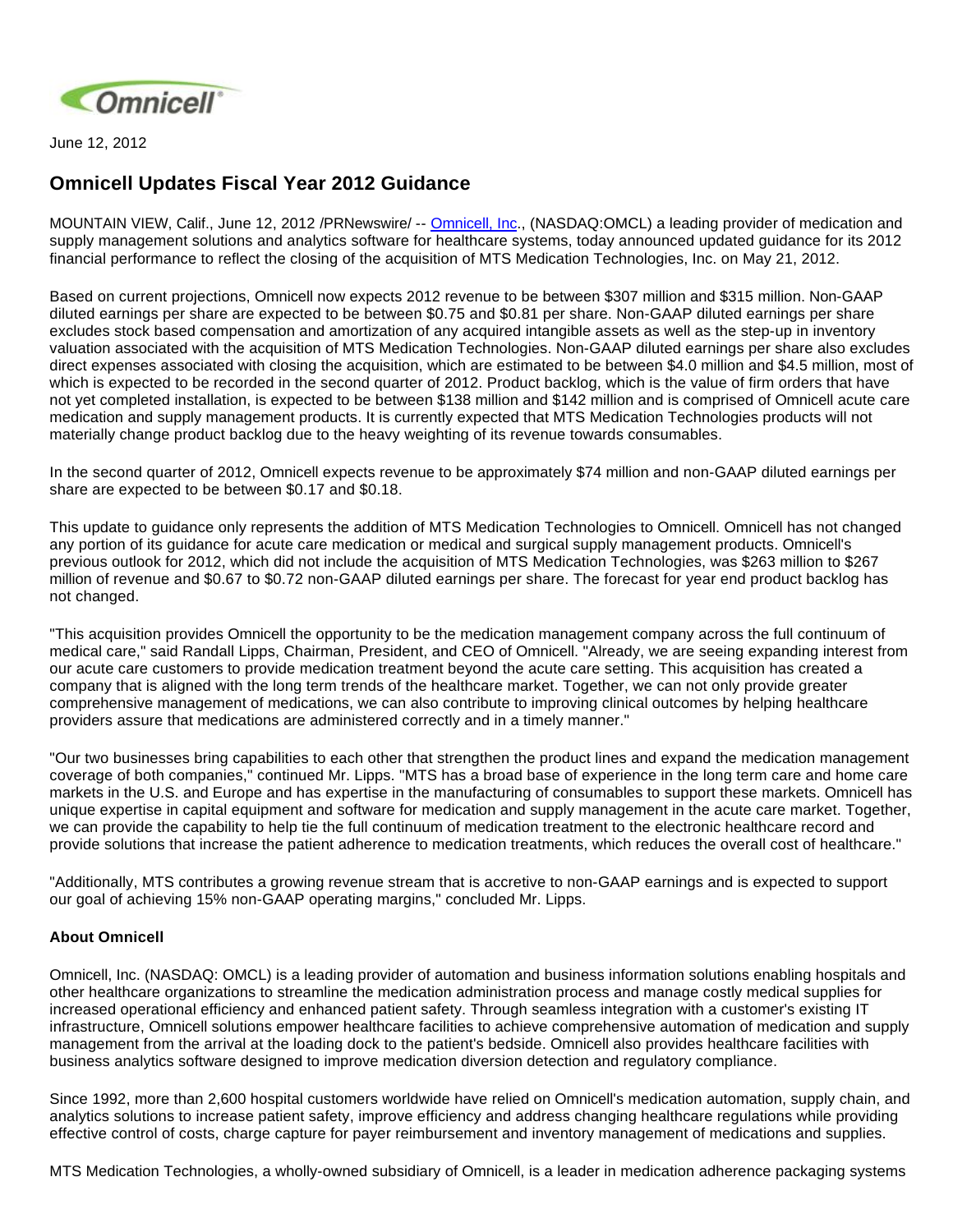designed to improve medication dispensing and administration. MTS enables approximately 6,000 institutional and retail pharmacies worldwide to maintain high accuracy and quality standards while optimizing productivity and controlling costs. MTS has a product line that includes more than 20 packaging machines and 50 types of consumable products.

For more information about Omnicell, please visit [www.omnicell.com](http://www.omnicell.com/).

## **Forward-Looking Statements**

This press release contains forward-looking statements, including, but not limited to, statements related to the benefits of the acquisition of MTS by Omnicell, the combined company's, and each respective company's plans, objectives, expectations (financial or otherwise) and intentions, future financial results, including revenue and earnings per share estimates for 2012, and growth potential, anticipated products and services and other statements that are not historical facts. These forwardlooking statements are based on Omnicell's current expectations and inherently involve significant risks and uncertainties. Actual results and the timing of events could differ materially from those anticipated in such forward-looking statements as a result of these risks and uncertainties, which include, without limitation, risks associated with the acquisition of MTS, such as the risk that MTS will not be integrated successfully or that such integration may be more difficult, time-consuming or costly than expected; risks related to future opportunities and plans for the combined company, including uncertainty of the expected financial performance and results of the combined company; disruption from the integration process, making it more difficult to conduct business as usual or maintain relationships with customers, employees or suppliers; the calculations of, and factors that may impact the allocation of the purchase price to the net assets acquired in accordance with applicable accounting rules and methodologies and the possibility that if Omnicell does not achieve the perceived benefits of the acquisition of MTS as rapidly or to the extent anticipated by financial analysts or investors, the market price of Omnicell stock could decline; as well as other risks related to Omnicell's business, and those other risks detailed from time to time under the caption "Risk Factors" and elsewhere in Omnicell's SEC filings and reports, including in the Annual Report on Form 10-K for the year ended December 31, 2011 and Quarterly Report on Form 10-Q for the quarter ended March 31, 2012 filed with the SEC. Omnicell undertakes no duty or obligation to update any forward-looking statements contained in this press release as a result of new information, future events or changes in its expectations.

## **Use of Non-GAAP Financial Information**

This press release contains financial measures that are not calculated in accordance with U.S. generally accepted accounting principles (GAAP). Our management evaluates and makes operating decisions using various performance measures. In addition to Omnicell's GAAP results, we also consider non-GAAP diluted earnings per share and other performance measures. These non-GAAP results should not be considered as an alternative to diluted earnings per share, or any other performance measure derived in accordance with GAAP. We present these non-GAAP results because we consider them to be important supplemental measures of Omnicell's performance.

Our non-GAAP diluted earnings per share is exclusive of certain items to facilitate management's review of the comparability of Omnicell's core operating results on a periodic basis because the excluded items are not viewed by Omnicell's management as representing ongoing core operating results. We define our "core operating results" as those revenues recorded in a particular period and the expenses incurred within that period that directly drive operating income in that period. Management uses these non-GAAP financial measures in making operating decisions because, in addition to meaningful supplemental information regarding operating performance, the measures give us a better understanding of how we should invest in research and development, fund infrastructure growth and evaluate the effectiveness of marketing strategies. In calculating the above non-GAAP results, management specifically adjusted for the following excluded items:

- a) Stock-based compensation expense impact of Accounting Standards Codification (ASC) 718,
- b) Amortization of acquired intangible assets from MTS and prior business acquisitions,
- c) Amortization of the step-up in inventory valuation for the MTS acquisition and
- d) Direct expenses associated with the MTS acquisition.

Management adjusts for the above items because management believes that, in general, these items possess one or more of the following characteristics: their magnitude and timing is largely outside of Omnicell's control; they are unrelated to the ongoing operation of the business in the ordinary course; they are unusual and we do not expect them to occur in the ordinary course of business; they are non-operational, or they are non-cash expenses involving stock option grants.

As stated above, we present non-GAAP financial measures because we consider them to be important supplemental measures of performance. However, non-GAAP financial measures have limitations as an analytical tool and should not be considered in isolation or as a substitute for Omnicell's GAAP results. In the future, we expect to incur expenses similar to certain of the non-GAAP adjustments described above and expect to continue reporting non-GAAP financial measures excluding such items. Some of the limitations in relying on non-GAAP financial measures are:

• Omnicell's stock option and stock purchase plans are important components of incentive compensation arrangements and will be reflected as expenses in Omnicell's GAAP results for the foreseeable future under ASC 718.